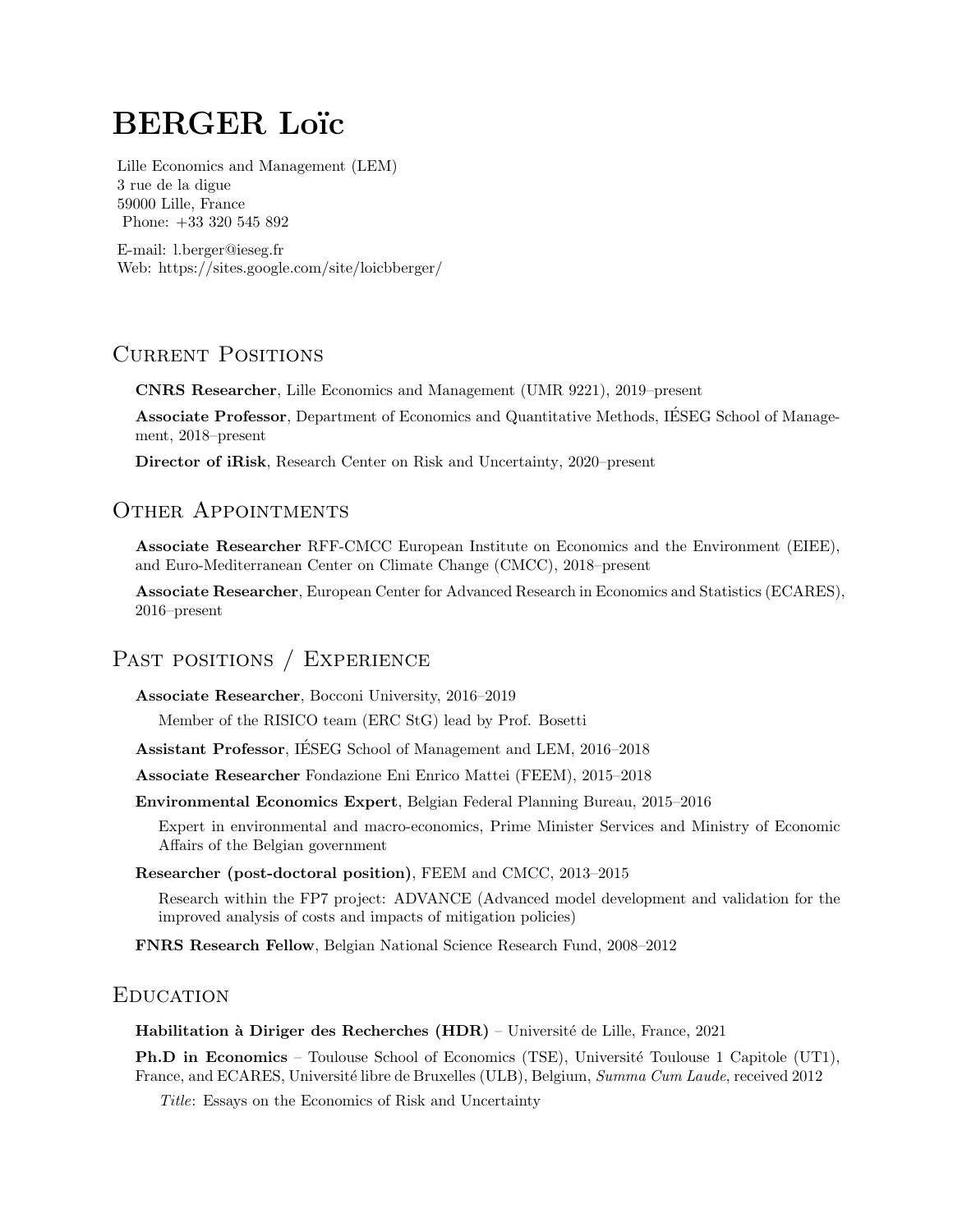Committee: Christian Gollier (co-supervisor), Philippe Weil (co-supervisor), Louis Eeckhoudt, Jean-Marc Tallon, Bram De Rock, David Alary

Doctoral training programme – ECARES, ULB, and TSE, UT1, received 2009

M.Sc. in Economics – ECARES, ULB, Magna Cum Laude, received 2008

MA in Economics – ULB, Summa Cum Laude, received 2007

Final year dissertation: Social Security and Risk Sharing

BA in Economics – ULB, received 2005

#### Miscellaneous

Sciences-Po certificate, "Politics and Economics of International Energy", MOOC 2015

World Bank Institute Certificate, "Introduction to disaster risk management", and "Emissions trading systems: using markets to promote low emissions development", e-courses 2014

# PRIZES AND GRANTS

### Prizes

Paper selected as the Editor's choice, "Model uncertainty in climate change economics: A review and proposed framework for future research", Environmental and Resource Economics, 2020)

Finalist of the INFORMS Decision-Analysis Society Publication Award of 2019, (best publication in decision analysis of the year 2017 for the paper "Managing the Risks of Catastrophic Climate Change under Model Uncertainty Aversion")

Best Paper Presented Award 2014, FEEM, for the presentation "Managing the Risks of Catastrophic Climate Change under Model Uncertainty Aversion"

# Grants / Research Projects

#### As Principal Investigator

INDUCED, "Integrating Deep Uncertainty in Climate Change Modelling", (ANR JCJC– French National Research Agency), 2018–2022. EUR: 248,000

Travel and research grant long stay, Ministry of Education and Scientific Research, Federation Wallonia-Brussels – 2012 (Apr-Sept), EUR: 4,000

Doctoral scholarship, National Science Research Fund (FRS–FNRS) – 2008-2012, EUR: 100,000

#### As member

CLAM, "Climate Ambiguity", (STaRS – Region Hauts-de-France), PI: Ilke Aydogan, 2021–2023. EUR: 120,000

IBEBACC, "Identifying BEhavioral BArriers to tackling Climate Change: Myopia, Uncertainty or Collective Action?", ('I-SITE ULNE – Region Hauts-de-France), PI: Thomas Epper, 2021–2023. EUR: 95,000

RISICO, "Risk and Uncertainty in Developing and Implementing Climate change Policies", (ERC stG – European Research Council), PI: Valentina Bosetti, 2014–2019. EUR: 1,146,000

ADVANCE, "Advanced Model Development and Validation for Improved Analysis of Costs and Impacts of Mitigation Policies", (European Union FP7), Collaborative project, Coordinator: Potsdam Institute for Climate Impact Research (PIK), 2013–2016. EUR: 5,700,000

Research grant 'Appel à projets LEM' for project, Lille Economie and Management – 2019-2020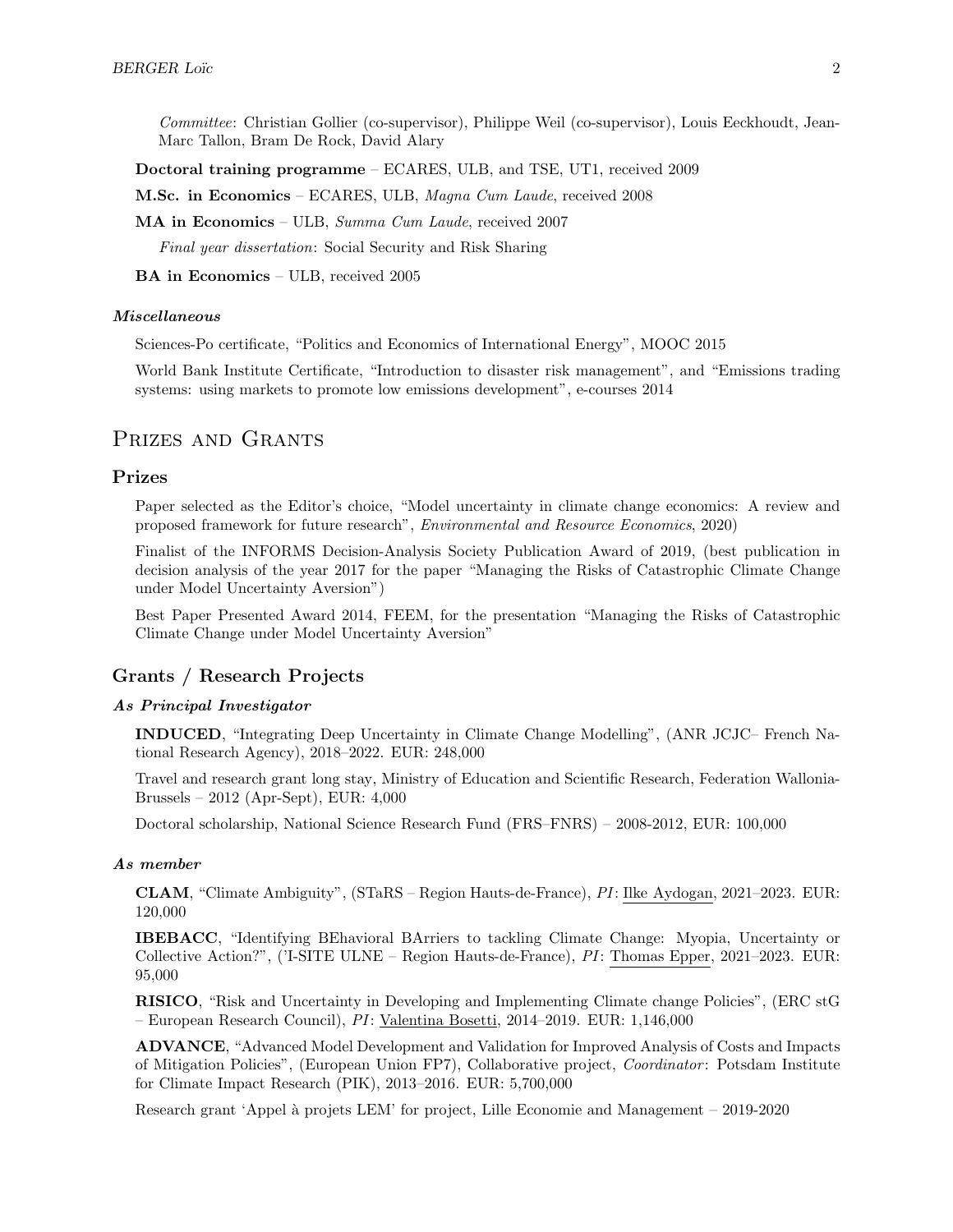CLIMACT, "Macroeconomic impacts of the low carbon transition in Belgium", (Climate Change service of the DG Environment of the Federal Public Service Health, Food Chain Safety, and Environment, Belgium), *Coordinator*: Federal Planning Bureau, 2013–2016.

# **PUBLICATIONS**

# Journal articles

- [15] ["What is Partial Ambiguity?",](https://www.doi.org/10.1017/S0266267121000080) 2021, Economics and Philosophy, in press
- [14] ["Rational policymaking during a pandemic",](https://www.pnas.org/content/118/4/e2012704118) (with N. Berger, V. Bosetti, I. Gilboa, L.P. Hansen, C. Jarvis, M. Marinacci, R.D. Smith), 2021, Proceedings of the National Academy of Sciences,118(4) e2012704118
- [13] ["Risk, ambiguity, and the value of diversification",](https://pubsonline.informs.org/doi/abs/10.1287/mnsc.2020.3823) (with L. Eeckhoudt), 2021, Management Science, in press
- [12] ["Model Uncertainty in Climate Change Economics: A Review and Proposed Framework for Future](https://doi.org/10.1007/s10640-020-00503-3) [Research",](https://doi.org/10.1007/s10640-020-00503-3) (with M. Marinacci), 2020, *Environmental and Resource Economics*, 77, 475–501
- [11] ["Welfare as Equity Equivalents",](https://doi.org/10.1111/joes.12368) (with J. Emmerling), 2020, Journal of Economic Surveys, 34(4), 727–752
- [10] ["Characterizing ambiguity attitudes using model uncertainty",](https://doi.org/10.1016/j.jebo.2020.02.014) (with V. Bosetti), 2020, Journal of Economic Behavior & Organization, 180, 621–637
- [9] ["The transition of Belgium towards a low carbon society : A macroeconomic analysis fed by a partic](https://doi.org/10.1016/j.esr.2020.100463)[ipative approach",](https://doi.org/10.1016/j.esr.2020.100463) (with T. Bréchet, J. Pestiaux, and V. van Steenberghe), 2020, Energy Strategy Reviews, 29, 100463.
- [8] ["Reply to: Why fossil fuel producer subsidies matter",](https://doi.org/10.1038/s41586-019-1921-9) (with J. Jewell, *et al.*), 2020, **Nature**, 578, E5–E7
- [7] ["Are Policymakers Ambiguity Averse?",](https://doi.org/10.1093/ej/uez051) (with V. Bosetti), 2020, The Economic Journal, 130, 331–355
- [6] ["Limited emission reductions from fuel subsidy removal except in energy-exporting regions",](http://dx.doi.org/10.1038/nature25467) (with J. Jewell, et al.), 2018, Nature, 554, 229–233
- [5] ["Managing the Risks of Catastrophic Climate Change under Model Uncertainty Aversion",](http://dx.doi.org/10.1287/mnsc.2015.2365) (with J. Emmerling and M. Tavoni) 2017, Management Science, 63(3), 749–765
- [4] ["COP21 Climate Negotiators' Responses to Climate Model Forecasts",](http://dx.doi.org/10.1038/nclimate3208) (with V. Bosetti, E. Weber, D. Budescu, N. Liu, and M. Tavoni), 2017, Nature Climate Change, 7, 185–189
- [3] ["The Impact of Ambiguity and Prudence on Prevention Decisions",](http://link.springer.com/article/10.1007/s11238-015-9512-1 ) 2016, Theory and Decision, 80(3), 389–409
- [2] ["Precautionary Saving and the Notion of Ambiguity Prudence",](http://www.sciencedirect.com/science/article/pii/S0165176514000834) 2014, *Economics Letters*,  $23(2)$ , 248–251
- [1] ["Treatment decisions under ambiguity",](http://www.sciencedirect.com/science/article/pii/S0167629613000088) (with H. Bleichrodt and L. Eeckhoudt) 2013, **Journal of** Health Economics, 32(3), 559–569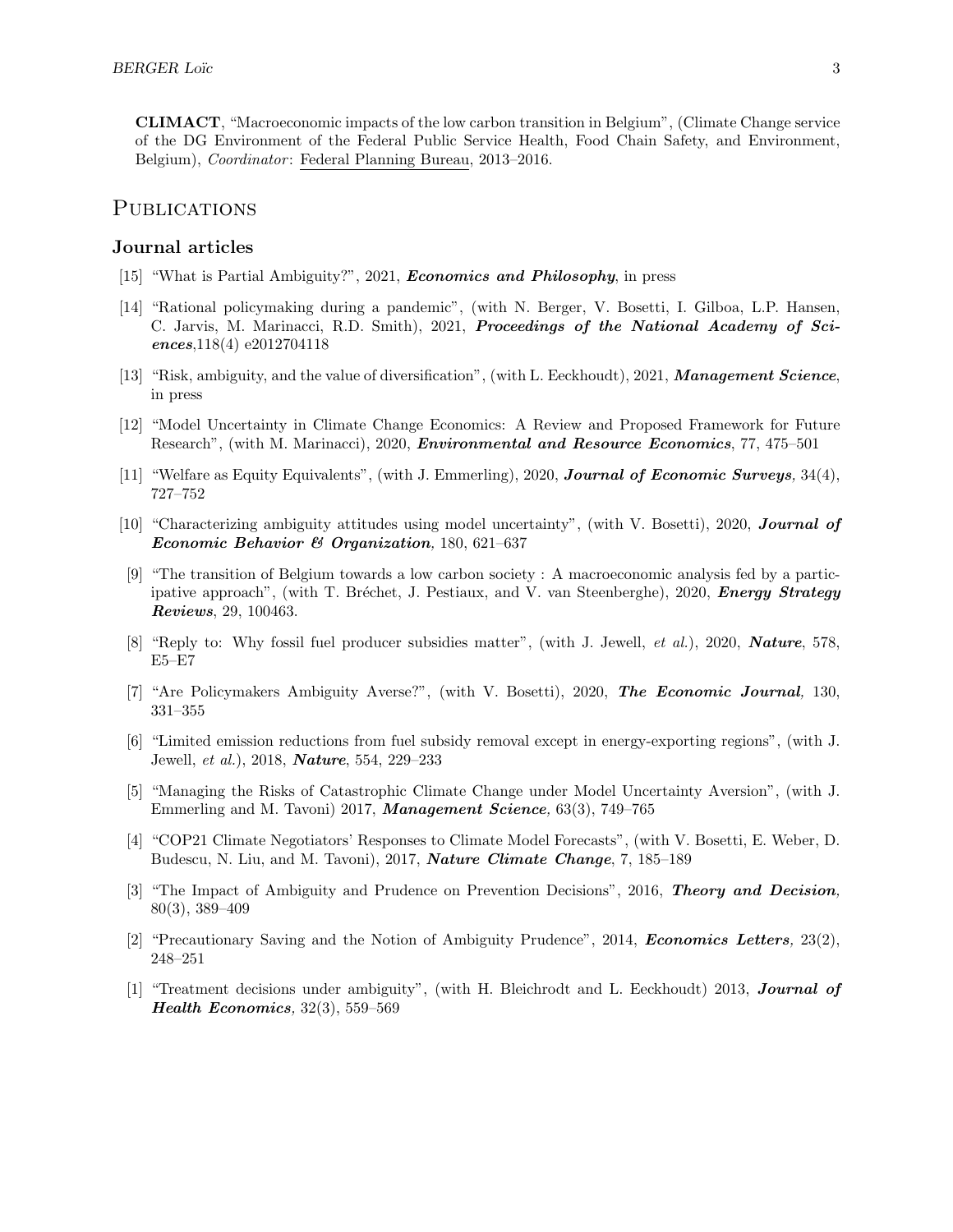# Working papers

- [5] ["Three Layers of Uncertainty and the Role of Model Misspecification",](https://www.ieseg.fr/wp-content/uploads/2020/11/2020-iRisk-01.pdf) (with I. Aydogan, V. Bosetti and N. Liu), 2020, iRisk Working Paper – No  $2020-01$ .
- [4] "Economic Rationality: Investigating the links between uncertainty, complexity and sophistication", (with I. Aydogan and V. Bosetti), 2019,
- [3] "The WITCH 2016 Model Documentation and Implementation of the Shared Socioeconomic Pathways", (with J. Emmerling, et al.), 2016, [FEEM Working Paper No. 42.2016](http://www.feem.it/getpage.aspx?id=8521&sez=Publications&padre=73)
- [2] ["Smooth Ambiguity Aversion in the Small and in the Large",](http://ideas.repec.org/p/eca/wpaper/2013-95831.html) 2011, Working Papers ECARES 2011-20
- [1] ["Two-Period Self-Protection Models",](http://loicberger.files.wordpress.com/2011/09/dynamic-si-sp_4-1.pdf) 2010, mimeo

### Policy work

"Economic Outlook 2016-2021", Federal Planning Bureau, June 2016

"Macroeconomic impacts of the low carbon transition in Belgium", Final Report, Climact, October 2016

"Macroeconomic impacts of the transition to a low carbon Belgium by 2050", Report 11240, Federal Planning Bureau, April 2016

"Main results from taking into account microeconomic bottom-up measures in a global scenario", Report 11198, Federal Planning Bureau, February 2016

"Impacts of the new EU Climate-Energy package on the Belgian economy", Report 11153, Federal Planning Bureau, December 2015

"Impact assessment of an increase in the social integration allowance", Report Federal Planning Bureau, September 2015

### Columns, op-eds

L. Berger, M. Marinacci, "Closing schools: how to make a rational decision?", The Conversation, March 1, 2021

L. Berger, "Fermeture des écoles: avec la crise sanitaire, comment prendre une décision rationnelle ?", La Tribune, February 4, 2021

L. Berger, "Fermeture des écoles: comment prendre une décision rationnelle ?", The Conversation, January 28, 2021

L. Berger, "La théorie de la décision comme modèle pour la construction de politiques rationnelles, en p´eriode de crise sanitaire", CNRS Info, January 20, 2021

L. Berger and J. Emmerling, "The nexus between economic inequality and social welfare", CMCC Article, April 8, 2020

L. Berger, "Décider en climat d'incertitude profonde, retour sur la COP21", The Conversation, April 8, 2020

L. Berger, "Uncertainty and policymaking: Evidence from COP21", Royal Economic Society Media Briefings, March 3, 2020

L. Berger and I. Aydogan, "Ambiguity and Sophistication: an Experiment", Der Aktuar, March 2018

L. Berger, "Taking uncertainty into account to better fight climate change", IESEG Expert opinions, April 4, 2017

L. Berger, "Climate change: new research highlights that policymakers adopt scientific information conservatively", IESEG Expert opinions, January 3, 2017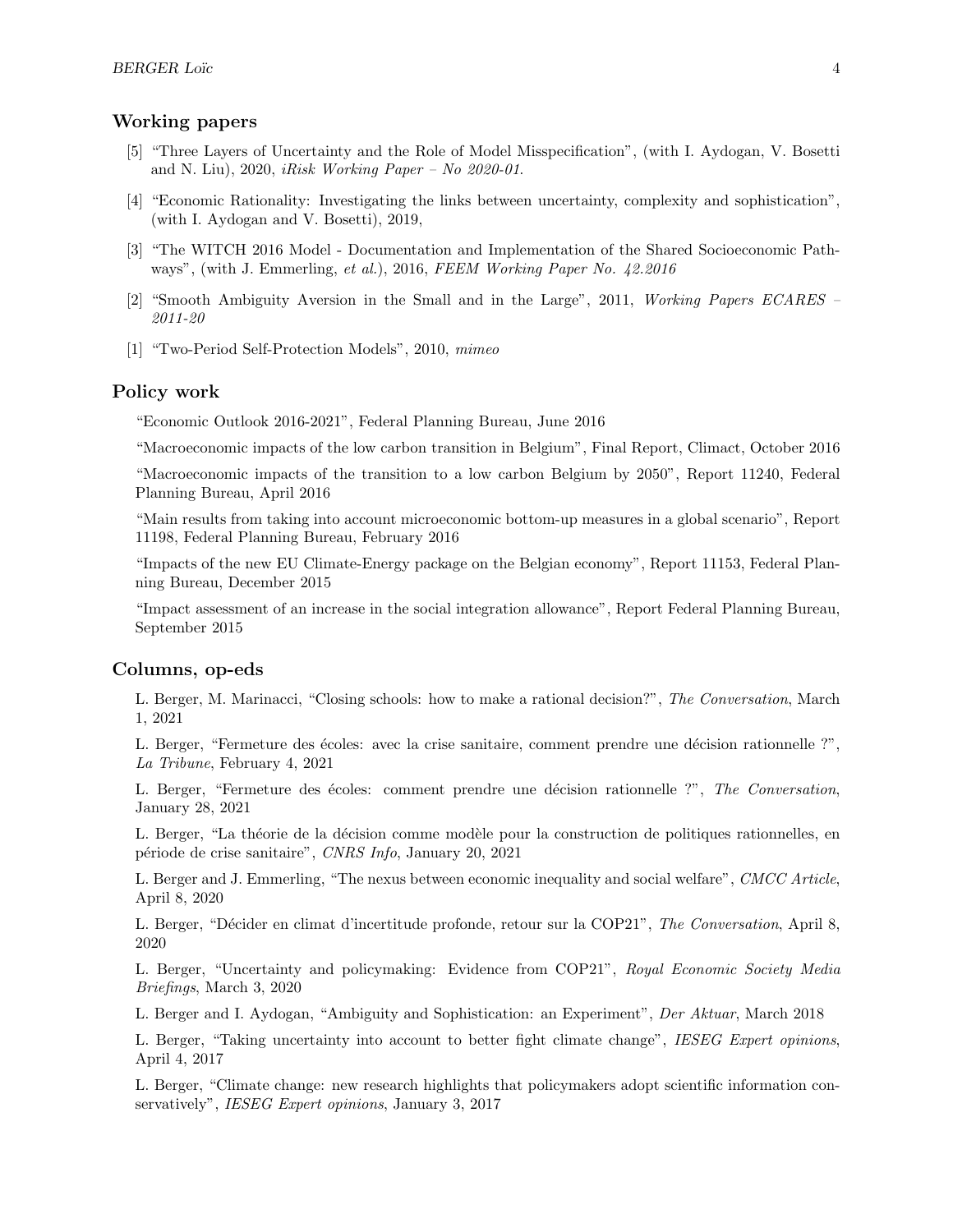# SERVICE TO THE PROFESSION

# Administrative duties

Elected member of the LEM council (2020-2025)

Representative of the scientific community (elected), Dept. of Economics, SBS-EM, ULB, 2008–2009

### Refereeing

American Economic Journal: Microeconomics, American Economic Review, Climatic Change, Econometrica, Economic Journal, Economics & Philosophy, Economics Letters, Energy Journal, Geneva Risk and Insurance Review, Journal of Behavioral and Experimental Economics, Journal of the Association of Environmental and Resource Economists, Journal of Economic Behavior and Organization, Journal of Economic Theory, Journal of Mathematical Economics, Journal of Risk and Insurance, Management Science, Mathematical Social Sciences, Perspectives on Science, Social Science & Medicine, Theory and Decision.

# Evaluator of research proposals

2020-21 Evaluation panel, National Research Agency (ANR), panel Human-Environment Interaction

Various Expert advisor/reviewer for the European Research Council (ERC), ANR, Multidisciplinary Center for Infectious Diseases (MCID) Bern

#### Seminars and conferences organization

Invited Session: "Uncertainty and Climate Change", 69th Annual Meeting of the French Economic Association, Lille, June, 2021

Thematic Session: "Deep Uncertainty, Rationality and Climate Change Economics" (joint with D. Heyen and P. Koundouri), 6th World Congress of Environmental and Resource Economists, Gothenburg, June 2018

Thematic Session: "Deep Uncertainty and Climate Change Economics" (joint with P. Koundouri), 23rd Annual Conference of the European Association of Environmental and Resource Economists, Athens, June 2017

# Invited seminars and conference presentations

#### 2021

CER-ETH Research Seminar, Zurich, Nov. 29; Behavioral Economics seminar Center for Environmental Economics (CEE-M), Montpellier, Oct. 2021; D-TEA, Paris, June 2021; Lancaster University, Feb. 2021; FETS (French Experimental TalkS), online, Feb. 2021;

# 2020

Environmental Economics seminar, CEE-M, Montpellier, Nov. 2020 (online); Erasmus University, Rotterdam, Feb. 2020

#### 2018

45th Annual Seminar of the European Group of Risk and Insurance Economists (EGRIE), Nuremberg, Sept. 2018; 6th World Congress of Environmental and Resource Economists (WCERE), Gothenburg, June, 2018; 31st International Congress of Actuaries (ICA), Berlin, June 2018; D-TEA, Paris, May 2018; Economics & Decision Sciences Seminar, HEC, Paris, Apr. 2018;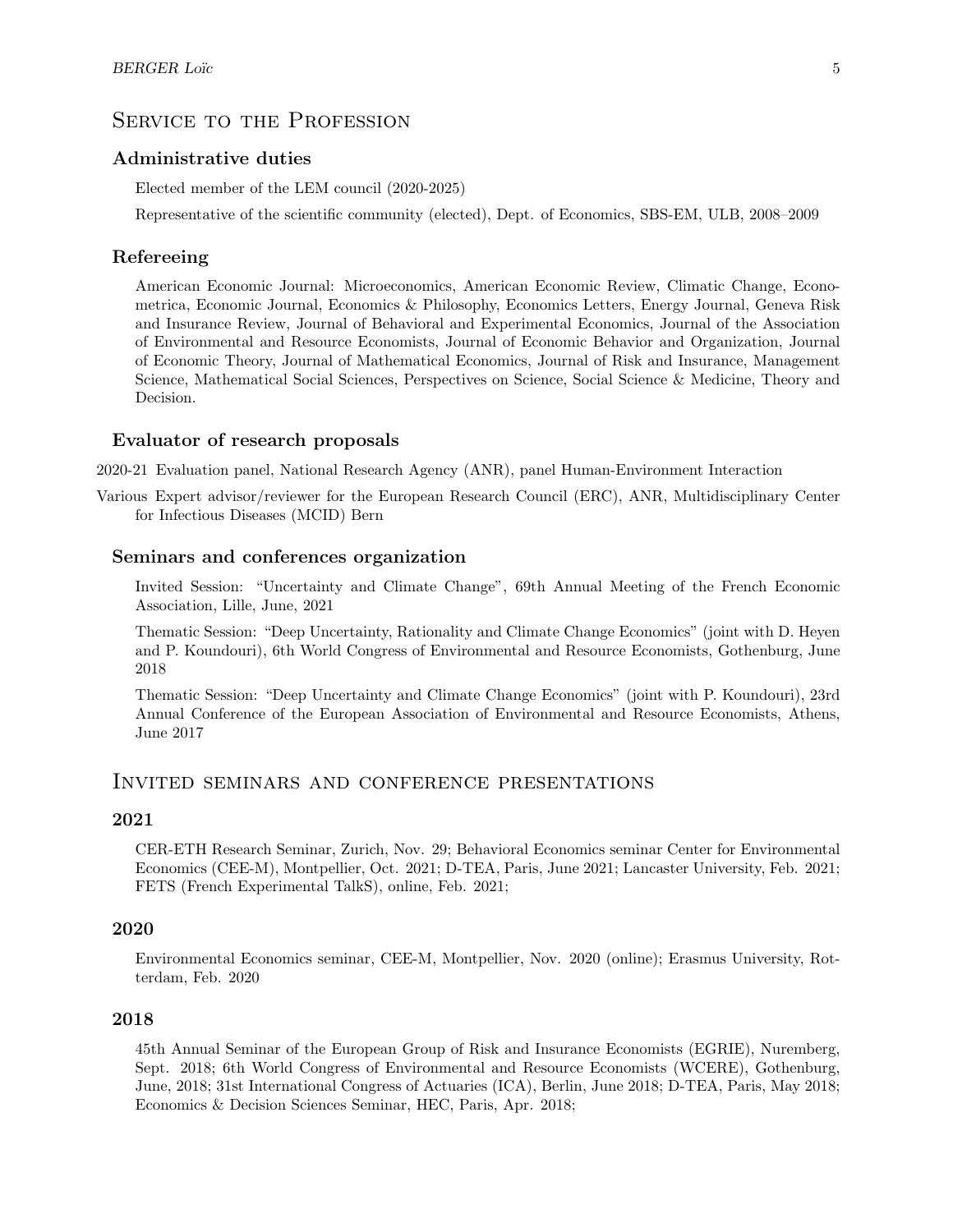# 2017

Economics & Decision Sciences Seminar, HEC, Paris, Oct. 2017; 44th Annual Seminar of EGRIE, London, Sept. 2017; 32nd Annual Congress of the European Economic Association – 70th European Meeting of the Econometric Society, Lisbon, Aug. 2017; 23rd Annual Conference EAERE, Athens, June 2017; EM-Lyon, Lyon, March 2017;

### 2016

CEAR/MRIC Behavioral Insurance Workshop, Munich, Dec. 2016; 22nd Annual Conference EAERE, Zurich, June 2016 (accepted); Erasmus School of Economics, Behavioral Economics seminar, Rotterdam, March 2016; IESEG School of Management, Lille, March 2016; St Louis University, Brussels, March 2016; Joint IEFE-FEEM seminar, Bocconi University, Milan, Jan. 2016;

#### 2015

8th Annual Meeting of the Integrated Assessment Modeling Consortium (IAMC), Potsdam, Nov. 2015; Workshop "Uncertainty and public decision", Université Paris 8, Nov. 2015; 11th World Congress of the Econometric Society, Montreal, Aug. 2015; Our Common Future under Climate Change, International Scientific Conference, Paris, Jul. 2015 (accepted); 21st Annual Conference EAERE, Helsinki, June 2015; 34th edition of the International Energy Workshop (IEW), Abu Dhabi, June 2015 (accepted); 2nd Workshop "Equity and Risk in Integrated Assessment Models", EquiRisk Project, Paris, May 2015; 3rd Annual Conference IAERE, Padova, Feb. 2015; Workshop "Uncertainty and public decision", Université Paris X Nanterre, Jan. 2015; 3rd Convention of FEEM and CMCC fellows working on climate change and sustainable development economics, Venice, Nov. 2014

# 2014

41st Annual Seminar of EGRIE, St. Gallen, Sep. 2014; 29th Annual Congress of the European Economic Association – 68th European Meeting of the Econometric Society, Toulouse, Aug. 2014; Uncertainty in climate change modeling and policy, Expert Workshop of the FP7 ADVANCE project, Fondazione Eni Enrico Mattei, Milan, May 2014

### 2011-10

European Network for Training in Economics Research (ENTER) Jamboree – Tilburg University, Feb. 2011; Environmental and Natural Resources TSE Group Workshop – Toulouse School of Economics, Jan. 2011; ENTER Jamboree – Toulouse School of Economics, Feb. 2010

# Teaching, Student's supervision, Thesis Committees

### Teaching

Environmental Economics and Climate Change (Master), Dept. of Economics and Quantitative Methods  $-$  IESEG, 2020 $-$ ...

Understanding Business Cycles for Strategic Decisions (Master), Dept. of Economics and Quantitative Methods – IESEG, 2020–...

Advanced Microeconomics (2nd year undergrad.), Dept. of Economics and Quantitative Methods – IESEG, 2017–2019.

Industrial Economics (2nd year undergrad.), Dept. of Economics and Quantitative Methods – IESEG, 2016 - 2017.

Macroeconomics Indicators and Policies (1st year undergrad.), Dept. of Economics and Quantitative Methods – IESEG, 2016–2020.